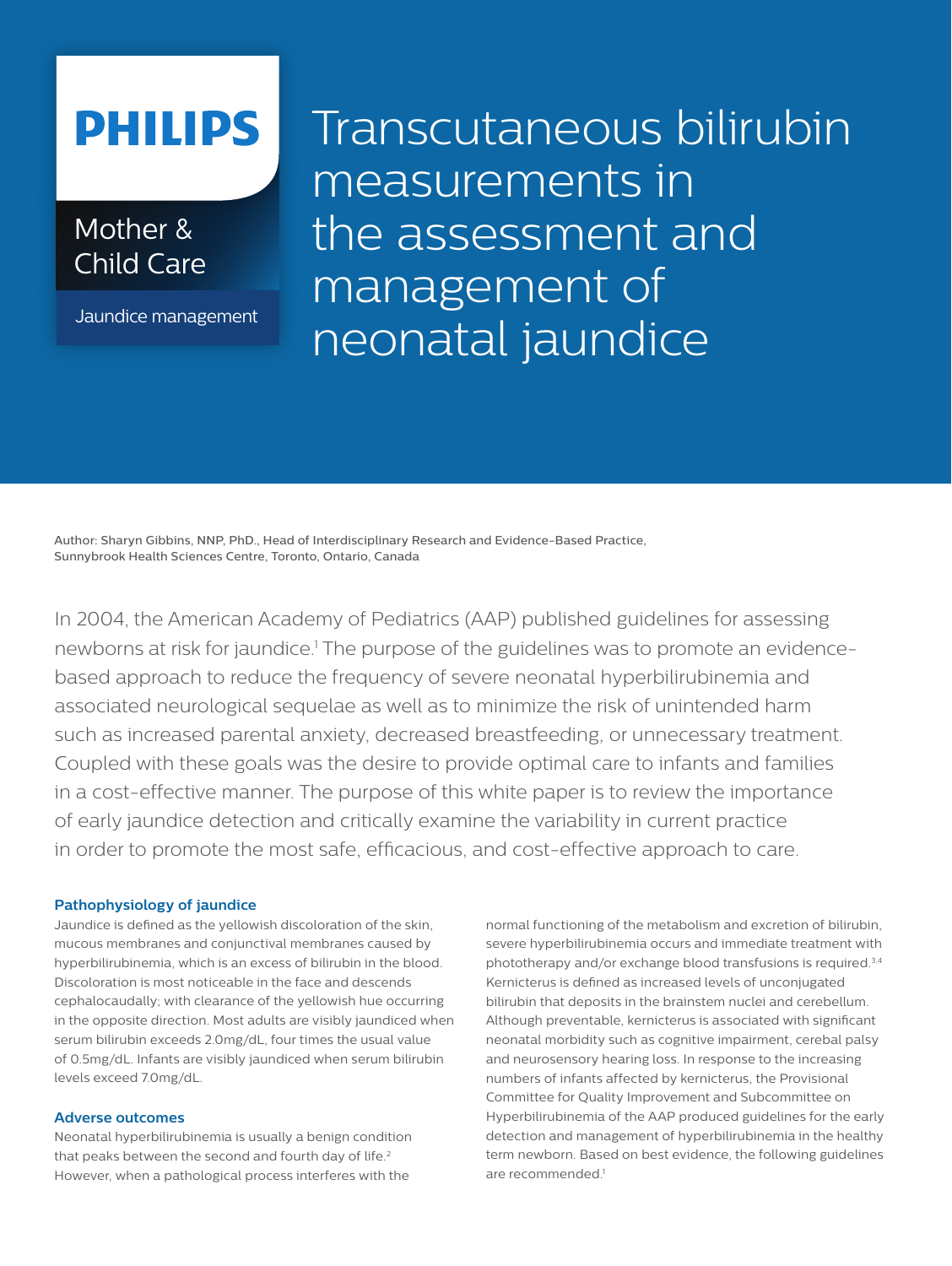- **1.** Promote and support successful breastfeeding.
- **2.** Establish nursery protocols for the identification and evaluation of hyperbilirubinemia.
- **3.** Measure the total serum bilirubin (TsB) or transcutaneous bilirubin (TcB) level on infants jaundiced in the first 24 hours.
- **4.** Recognize that visual estimation of the degree of jaundice can lead to errors, particularly in darkly pigmented infants.
- **5.** Interpret all bilirubin levels according to the infant's age in hours.
- **6.** Recognize that infants at less than 38 weeks' gestation, particularly those who are breastfed, are at higher risk of developing hyperbilirubinemia and require closer surveillance and monitoring.
- **7.** Perform a systematic assessment for the risk of severe hyperbilirubinemia on all infants before discharge.
- **8.** Provide parents with written and verbal information about newborn jaundice.
- **9.** Provide appropriate follow-up based on the time of discharge and the risk assessment.
- **10.**Treat newborns, when indicated, with phototherapy or exchange transfusion.

## **Applying the guidelines to clinical practice**

The AAP guidelines enable practitioners to systematically identify which infants are at risk for serious hyperbilirubinemia and which ones require immediate treatment. While serum bilirubin levels are the standard of care by which one defines hyperbilirubinemia, not all infants require such intensive monitoring. Therefore, utilizing noninvasive monitoring offers a less painful and safer alternative for select infants. Historically, visual inspection was used to diagnose hyperbilirubinemia. In fact, despite studies suggesting that visual inspection is prone to error in 60% of cases, it continues to be used as the initial assessment of jaundice. In the 1940s, Davidson and colleagues<sup>5</sup> noted wide variability between visible jaundice and serum bilirubin levels. Later, studies by Kramer and colleagues in the 1960s<sup>6</sup> reported that a single observer noting the presence or absence of jaundice in five dermal zones (progressing cephalocaudally) had poor correlation with serum bilirubin levels in each of the dermal zones. Ebbesen in the 1970s<sup>7</sup> examined the correlation between serum bilirubin levels and degree of "yellowness" in healthy term infants in daylight rather than fluorescent light. Wide ranges of bilirubin values were reported in each of the dermal zones. Results of these studies indicate that visual cues alone are not sufficient in detecting jaundice and should not be used as a screening mechanism for further assessment. A more systematic approach to detection of jaundice is, therefore, required.

A more recent study in the 1990s<sup>8</sup> evaluated the accuracy and agreement of physicians, nurses, and parents in detecting jaundice in newborns. Participants were asked to judge whether the infant was jaundiced or not. Correlation between participants, irrespective of their relationship to the infant, and serum bilirubin levels was poor. Moyer<sup>9</sup> sought to determine whether pediatric experience affected accuracy of clinical judgement of infant jaundice. At the time of bilirubin determination, two trained individuals independently recorded their assessments of jaundice as absent, slight or obvious. Each observer also classified the infant's skin tone as light or dark. One hundred twenty-two healthy infants were examined, with a mean age of two days. All infants were more mature than 36 weeks gestation. Although the agreement between observers was good for whether or not the infant was light or dark skin toned, agreement for jaundice ranged from 16-23%, which is poor. Riskin<sup>10</sup> examined the correlation between visual assessment of jaundice and serum bilirubin levels in term and late preterm infants before discharge home. Five neonatologists and 17 nurses were asked to rank infants as low or high risk for jaundice. Although correlation was good for infants in the low risk group (Pearson's r = 0.752, p<.001), 62% of infants in the high risk group were misclassified and, therefore, at risk for significant neurological sequelae. These data over the past 60 years suggest that agreement between experienced examiners regarding the extent of jaundice in otherwise healthy newborns is poor and that alternative methods of noninvasive monitoring should be sought.

## **Reliability and validity of the BiliChek**

The BiliChek noninvasive hyperbilirubin assessment tool works by directing white light into the skin of a newborn and measuring the intensity of the specific wavelengths that are reflected. By knowing the spectral properties of the components of the skin (hemoglobin, melanin, collagen and bilirubin), one can determine the concentration of bilirubin.

In a racially diverse population of 490 term and late preterm infants (59.1% white, 29.5% black, 3.46% Hispanic, 4.48% Asian, and 3.46% other), ranging from 12 to 98 hours of life, Bhutani<sup>11</sup> compared TcB levels using the BiliChek to TsB levels. In 23 of 419 of the study population infants, the pre-discharge TsB levels designated them to be at high risk for subsequent excessive hyperbilirubinemia. For these infants, the negative predictive value of the BiliChek was 100% and the positive predictive value was 86%; sensitivity 100% and specificity 88.1%.These data were in good agreement with the TsB measurements and therefore demonstrate the accuracy and reproducibility of the pre-discharge BiliChek measurements in term and near-term newborn infants of diverse races and ethnicities. The authors concluded that infants with pre-discharge BiliChek values above the 75th percentile of hour-specific TsB values on the bilirubin nomogram may be considered to be at high risk for subsequent excessive hyperbilirubinemia.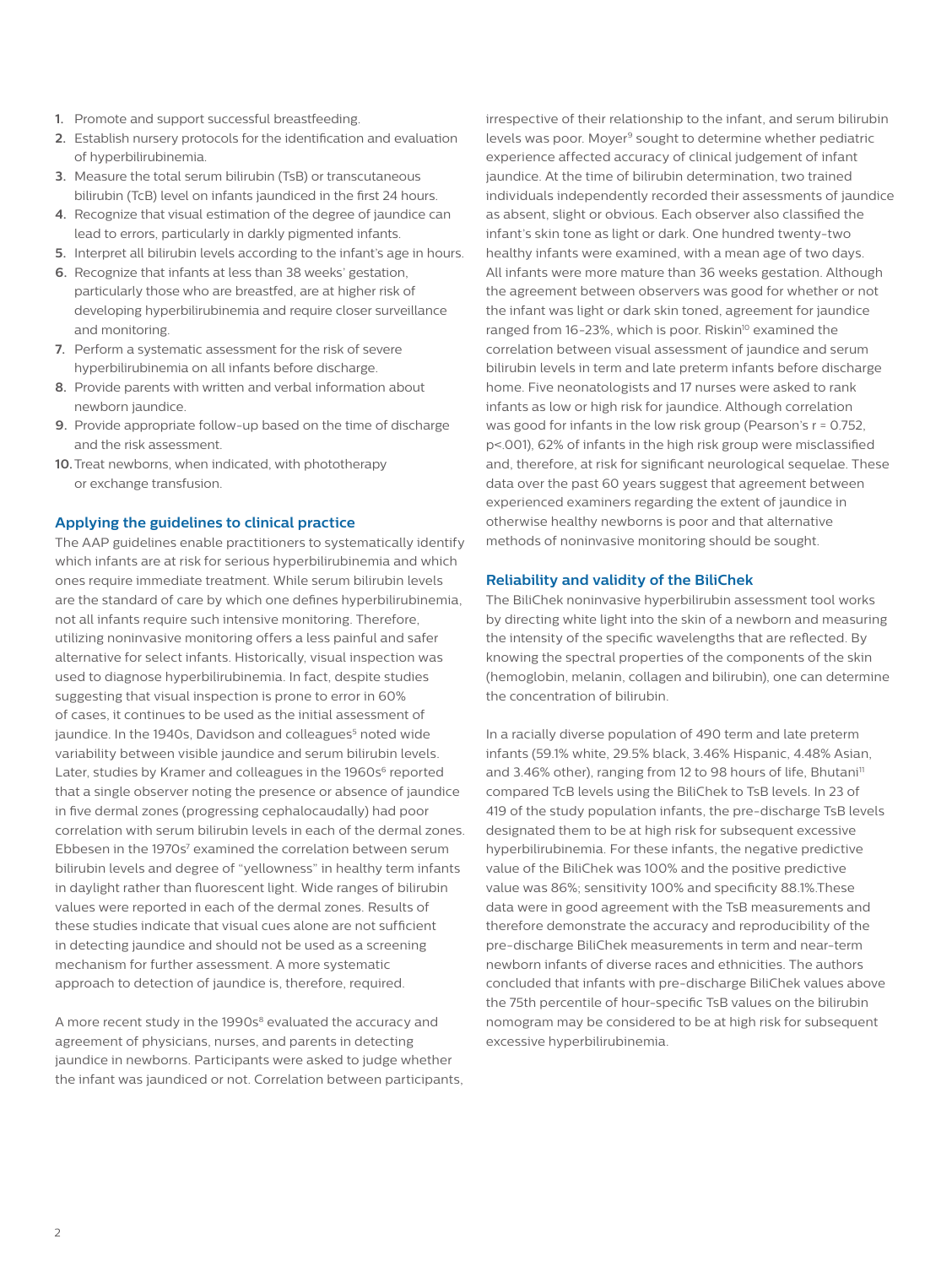Slusher<sup>12</sup> compared BiliChek measurements with TsB in 127 infants with dark pigmented skin. Infants from two hospitals were included in the analysis. Measurements were made on the forehead of each infant, while blood samples were taken simultaneously. The BiliChek was chosen specifically because of its ability to correct for different degrees of skin pigmentation as well as correcting for other interfering factors such as collagen and hemoglobin. Irrespective of degree of skin pigmentation, the BiliChek and TsB measurements were highly correlated (r values of 0.90 and 0.88) for the respective hospitals.

Bental<sup>13</sup> obtained TsB levels on 1,069 term and near-term infants and compared them to TcB in order to develop nomograms for the prediction of significant hyperbilirubinemia. Measurements were performed on the infants' foreheads and mid-sternum, and the mean of both measurements was calculated. Linear regression showed a significant relation between TsB and TcB (R2 of 0.846). Gestational age, birthweight, age at sampling, and ethnicity had a negligible influence on the relationship. The authors concluded that a nomogram based on TcB could be used to assess the risk of jaundice during hospital stay and pre-discharge.

Jangaard<sup>14</sup> compared TcB with TsB in well full-term infants not requiring phototherapy, as well as in ill term and preterm infants. TcB measurements obtained with the BiliChek instrument were accurate for measuring bilirubin levels in term jaundiced infants not receiving phototherapy and in those receiving phototherapy if an area of skin was patched. TcB was not as sensitive in the small sample of preterm infants. The authors suggest that a larger study is required before recommending the use of this instrument in that population.

### **Cost effectiveness and clinical utility of the BiliChek**

Petersen<sup>15</sup> retrospectively compared the newborn readmission rates for hyperbilirubinemia, length of stay and the number of bilirubin measurements before and after initiation of transcutaneous (BiliChek) bilirubin testing. Between August 2002 and December 2003, 8,974 infants were admitted to one newborn nursery. Infants who did not fit the diagnosis-related group of "normal" were excluded, leaving 6,933 infants who were analyzed. Approximately 7% of these infants required phototherapy before discharge home. In the eight months before and after initiation of the transcutaneous monitoring, the number of bilirubin measurements did not change, nor did the length of stay or duration of time requiring phototherapy. However, the number of readmissions for significant hyperbilirubinemia decreased significantly (p=0.044) after BiliChek monitoring was instituted. The sensitivity of the BiliChek to predict infants at risk for jaundice and subsequent readmission further support its use in routine clinical practice.

Recent information suggests that hospitals may be reluctant to purchase the BiliChek device due to the "high" cost of the replacement tips in relation to serum bilirubin tests. A cost comparison study of heel stick procedures and transcutaneous bilirubin measurements was published by Jim McKenzie, et al.18 using the BiliChek jaundice assessment device. Specific manufacturer and part number information was gathered and prices were provided from a national distribution company. Clinical experts completed a survey and an observation of current practice was conducted. Each well baby nursery had a protocol for jaundice assessment, but variation in the timing of assessment existed. Two units based the assessment on visual inspection of jaundice. If the infant was determined to be jaundiced, a BiliChek assessment was performed. Depending on BiliChek results, serum bilirubin would be obtained. The third well baby nursery used the BiliChek as a standard screening tool at the time of home discharge. Time to obtain serum bilirubin results ranged from 60-120 minutes, compared to one to two minutes using the BiliChek.

This pilot study showed increased cost to the hospital for a heel stick test compared with a BiliChek. The list price for the BiliCal tip is \$6.80. Given the two minutes of testing time required, the cost of labor at \$25-\$35/hour rate for nursing time would be \$0.83- \$1.16. Heel sticks have a cost of parts in the range of \$4.17 to \$9.07 depending on the specific parts used for testing. The labor costs for the hospital included 10-15 minutes of nursing time at \$25- \$35/hour and 10 minutes of lab technician time at \$18-\$23/hour for a total labor rate of \$9.25-\$12.58 for a heel stick test. Given this information, the cost of a noninvasive test could total \$7.63- \$7.96 compared to the total cost of a heel stick, which ranges from \$13.42-\$21.65.

The number of people involved in obtaining serum bilirubin levels compared to BiliChek values (nurse, phlebotomist, lab technician, parent) were three and one, respectively. The likelihood of having to repeat the testing was similar in both groups, but the time, cost and pain implications for the infant were significantly higher when performing the serum bilirubin. Participants indicated several advantages to using the BiliChek, including the ability to perform the test with parents present, less disturbance of the infant, less likelihood of pain/stress, less equipment required, and less likelihood of losing the specimen. Areas for concern included uncertainty about how to use the BiliChek device, where to store the product, and how to assure infection control practices are followed.